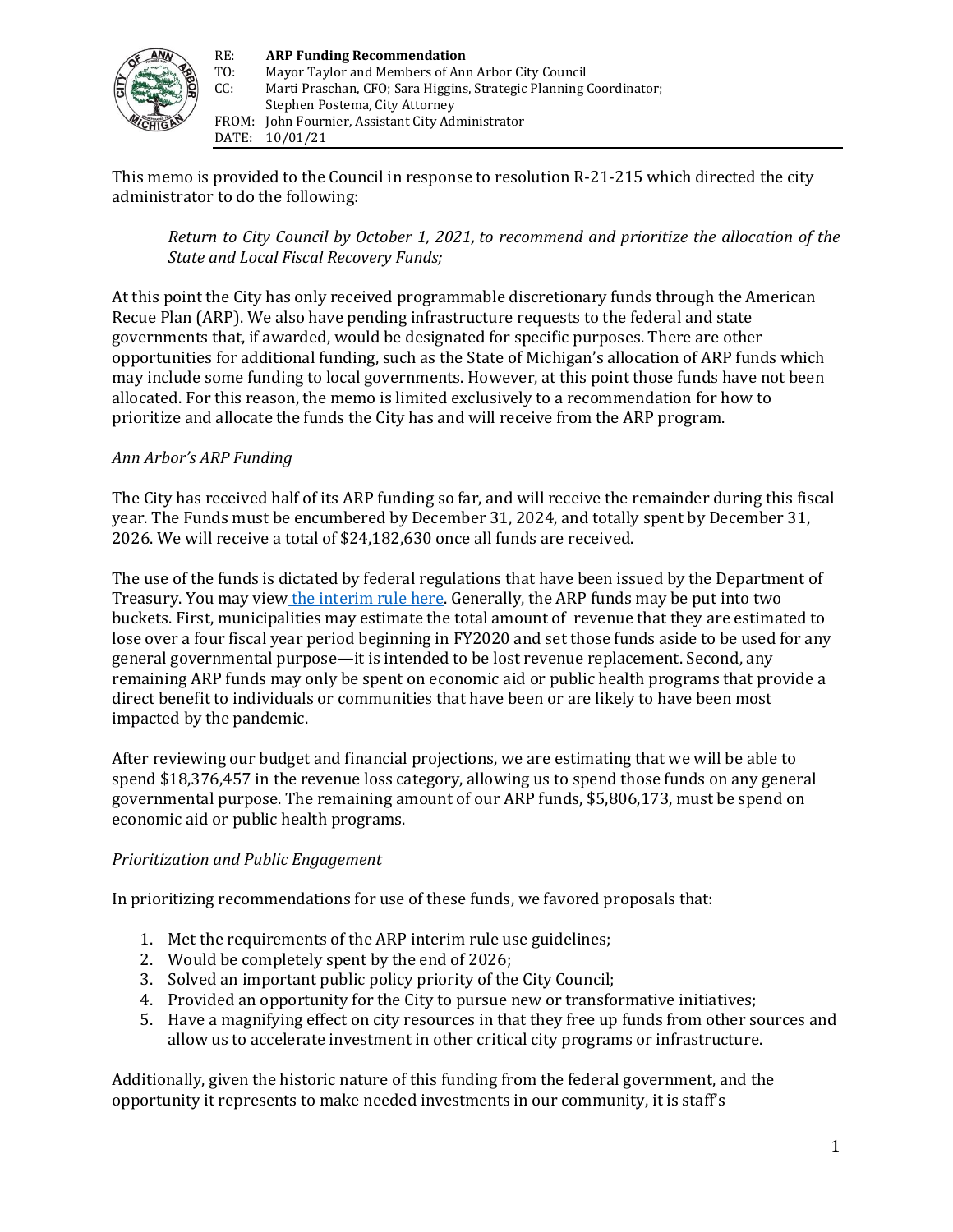

recommendation that members of the public should be able to weigh in on the final selection of projects and initiatives. Notably, Washtenaw County conducted ten town hall meetings over the course of a month, created an online survey, and dealt with the allocation of these funds over several board meetings. We recommend that the City carry out an outreach campaign of similar effect that is scaled to the size of our community.

Therefore, we are proposing a list of projects and initiatives that we believe would constitute highvalue use of the ARP funds, but the total cost of these projects at this point exceeds the \$24.2 million amount of funds awarded by the federal government and we recommend that they be prioritized through public and council engagement before the Council adopts a final ARP plan.

There is a resolution attached to this memo that directs this public engagement process and requires staff to bring a final recommendation back to Council by December 6, 2021.

# *Proposed Projects and Initiatives*

The following projects and initiatives are recommended by staff for consideration in the city's ARP program:

#### **Galvanized Pipe Replacement \$5,806,173**

The State of Michigan approved new lead and copper rule changes in 2018 that require water utilities to identify all addresses where there are publicly or privately owned lead or galvanized steel service lines that are now or were at some point connected to lead parts and replace them. The City has identified that list and is working to replace them now. However, this is estimated to be a \$14 million project in total, and we are only able to program \$1 million annually to pay for the cost of replacement because of resource limitations. Therefore, we are proposing to use the entirety of the ARP funds at our disposal for public health measures on accelerating this program.

This will provide an important benefit to residents because it will ensure the total removal of any known lead issues in our water system years earlier than originally planned. It also will free up resources in our utility related funds in later years for investment in other important water infrastructure. Therefore, we recommend this project for the secondary financial and capital benefits it will have in addition to the important public health benefits. This project is scalable.

### **Miller-Catherine Bike Facility \$4,000,000**

This project proposes to extend a high comfort, low stress bicycle facility along Miller Avenue and Catherine Street from the West end of the City limits to the University of Michigan. This project is meant to address several aspects of the "Moving Together Towards Vision Zero" Transportation Plan in which safety and multi-modal access will be improved along roughly 3miles of "calmed" roadway and the addition of an all ages and abilities bicycle facility. Destinations and attractors along the corridor include but are not limited to a park-and-ride lot, affordable housing complexes, parks, schools, neighborhoods, businesses, downtown, Kerry Town, the Farmer's Market, the University, and the Medical Campus. The bike lane itself is estimated to cost \$2.5 million, and an additional \$1.5 million would provide other important traffic calming measures along the roadway. This project is not scalable.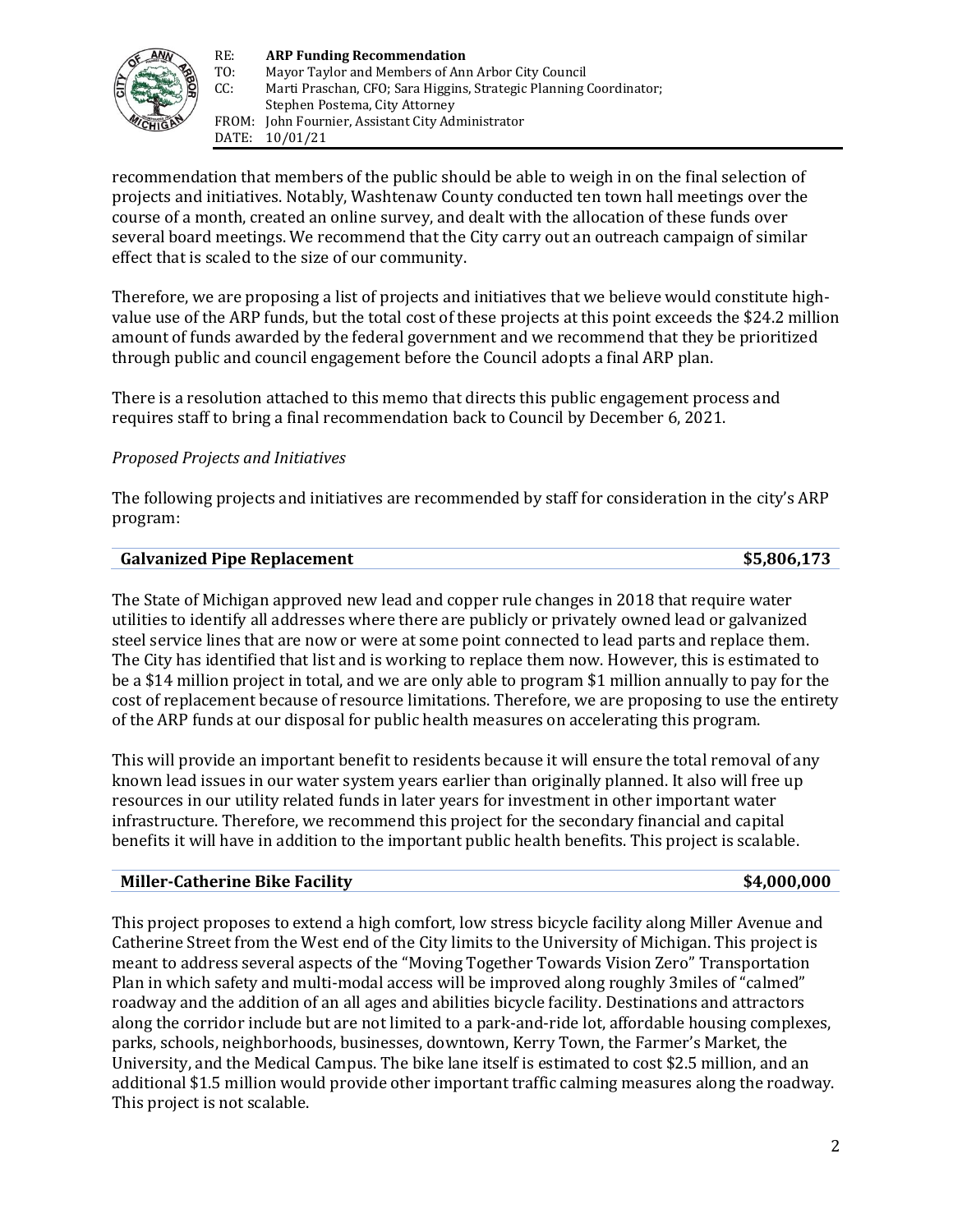

## **Fire Station 4 83,000,000**

This project would build the city's first carbon-neutral facility, a net-zero fire station at the current Fire Station 4 location. This facility will produce energy through geothermal heating and cooling, solar panels, and an architectural design that encourages energy efficiency. The facility will also be gender-neutral to accommodate fire fighters of all genders. The total cost is estimated to be \$5 million, and the City needs an additional \$3 million to fully fund the project. The funding for this project is likely not scalable, in that we need the entire \$3 million to complete the project before the 2026 deadline in ARPA.

### **Solar on City Facilities \$7,000,000**

This project supports the installation of over 4 MW of solar arrays on and directly adjacent to 19 city facilities, saving the City an estimated \$380,000 on energy bills and reducing annual greenhouse gas emissions by over 3,500 metrics tons of carbon dioxide equivalent annually (equal to the emissions produced by 800 passenger vehicles in one year or from powering 400 homes ). As reference, the City's entire fleet was responsible for 2,700 metric tons of carbon dioxide equivalent last year. This project also makes a significant step toward achieving Council Resolution R-17-442, which charged the City with powering municipal operations with 100% renewable energy.

Savings from the General Fund, estimated at \$100,000 annually, could be used to fund other Council priorities. Savings to the rate-based funds (e.g., water and sewer), estimated at around \$120,000, could be used to help fund priority projects as identified in the CIP. Savings to the Airport and Wheeler funds would exceed \$160,000, and could be used to support facility upgrades, building and vehicle electrification, and deep energy waste reduction improvements. This project is scalable.

# **Vision Zero Plan Implementation 59,500,000**

This project includes funding to implement the City's Vision Zero initiative, and includes elements to reduce speed, enhance system design and develop educational materials. Elements include: Improve the Eisenhower Park Path; Fill missing Border-to-Border trail linkages along and under Fuller Rd; Install a citywide bike network sign program; Conduct and implement a citywide speed study; Lane reconfigurations on S. Main, Packard, Earhart, and Green roads; Install curb bump-outs at five locations; Create and execute public education plan with enforcement; Install protected bike lanes via buffers or physical separation; Install bike blvd. treatments along Washington and Elmwood Sts; Install green pavement markings enhancing visibility of bikes at intersections; Expand bike parking; Add ADA accessible call buttons and pedestrian signal heads; Upgrade traffic signals to detect bicycles; Install safety street lighting along 3 planned corridors; Upgrade uncontrolled crosswalks. This project is scalable.

### **Community Policing/Unarmed Response \$2,000,000**

This project would include funding for new data systems in the police department, outside training and resources to build officer capacity, and funds to engage with third party service providers and non-profits in service of the city's unarmed response program. Specific program details would be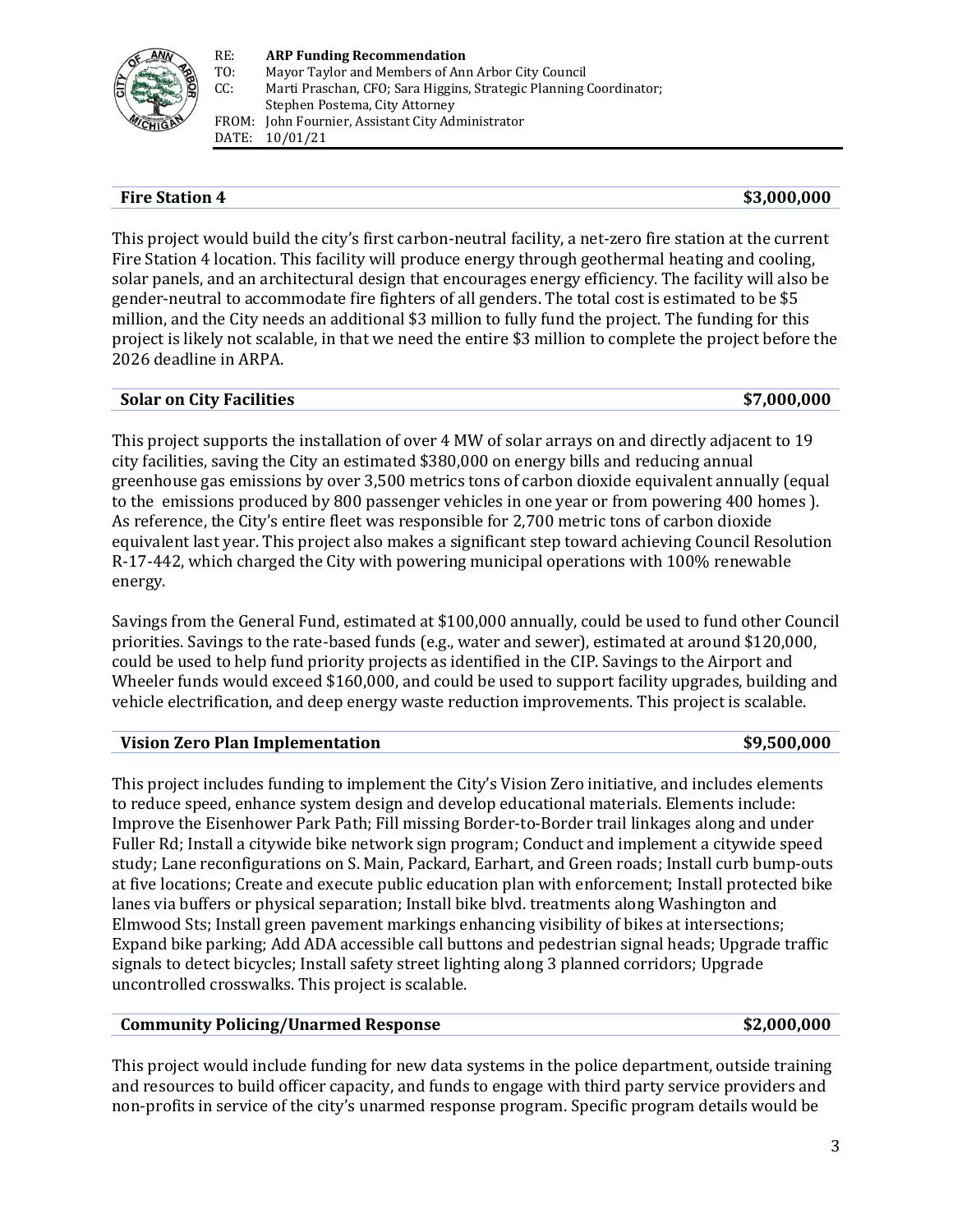

designed following the city's work on its unarmed response program and with input from civilian oversight and through community engagement activities. This project is scalable, but we recommend at least \$2 million in funding for it.

## **Homeless Transitional Housing \$1,000,000**

This proposal is for the AAHC to acquire, and renovate if needed, a 4+ unit rental property. We can then align this property acquisition with HUD homeless resources. A property has not been identified yet. If funds are awarded and a mechanism is established to quickly access the funds for acquisition, then offers can be made on properties for sale in the marketplace.

Tenants will be referred by Housing Access of Washtenaw County. Avalon Housing will provide onsite, voluntary services such as housing-based case management, peer recovery support and community building which includes: advocacy and recovery supports; assistance with benefits and entitlements; provision of basic needs; community building and engagement activities; as well as on-site management and staffing of the community space to provide support activities. As a housing-first program, all services focus first on housing stabilization which include independent living skills, food access, financial literacy, conflict resolution, and then on additional needs such as support and management of physical, mental health, and substance use disorders as well as benefits and employment. All residents will have access to on-site support as well as 24/7 on-call crisis response. This project is not scalable.

# **Property Acquisition for Affordable Housing \$3,500,000**

The AAHC and the City are currently in the process of developing ten properties under city ownership for affordable housing. However, the affordable housing needs of the City far outstrip the supply of properties and the number of units that could be developed on them. The AAHC is proposing to acquire additional properties to facilitate further development of affordable housing in our City. These funds include a proposal for a needs assessment of city facility space for the potential development of a property at 2000 S. Industrial. This project is not scalable.

### **Election Center \$2,000,000**

Due to significantly increased utilization of absentee ballots as a result of the pandemic, the City Clerk has new needs to store, process, and count absentee ballots and other voting equipment that cannot be met in current city facilities. We are proposing to allocate \$2 million for the acquisition/renovation of a new city facility to meet our election needs. This project is scalable, but likely cannot be completed for less than \$2 million.

### **Universal Basic Income Pilot \$2,300,000**

The City will conduct a universal basic income pilot based on the program administered by Stockton, CA. The City will select 100 families in Ann Arbor based on financial need and provide them with a \$500 monthly basic income for three years. We will seek to partner with researchers to determine the impact of the program on the recipients and the community. The proposal's cost includes three years of salary for a program administrator and administrative costs. This project is scalable.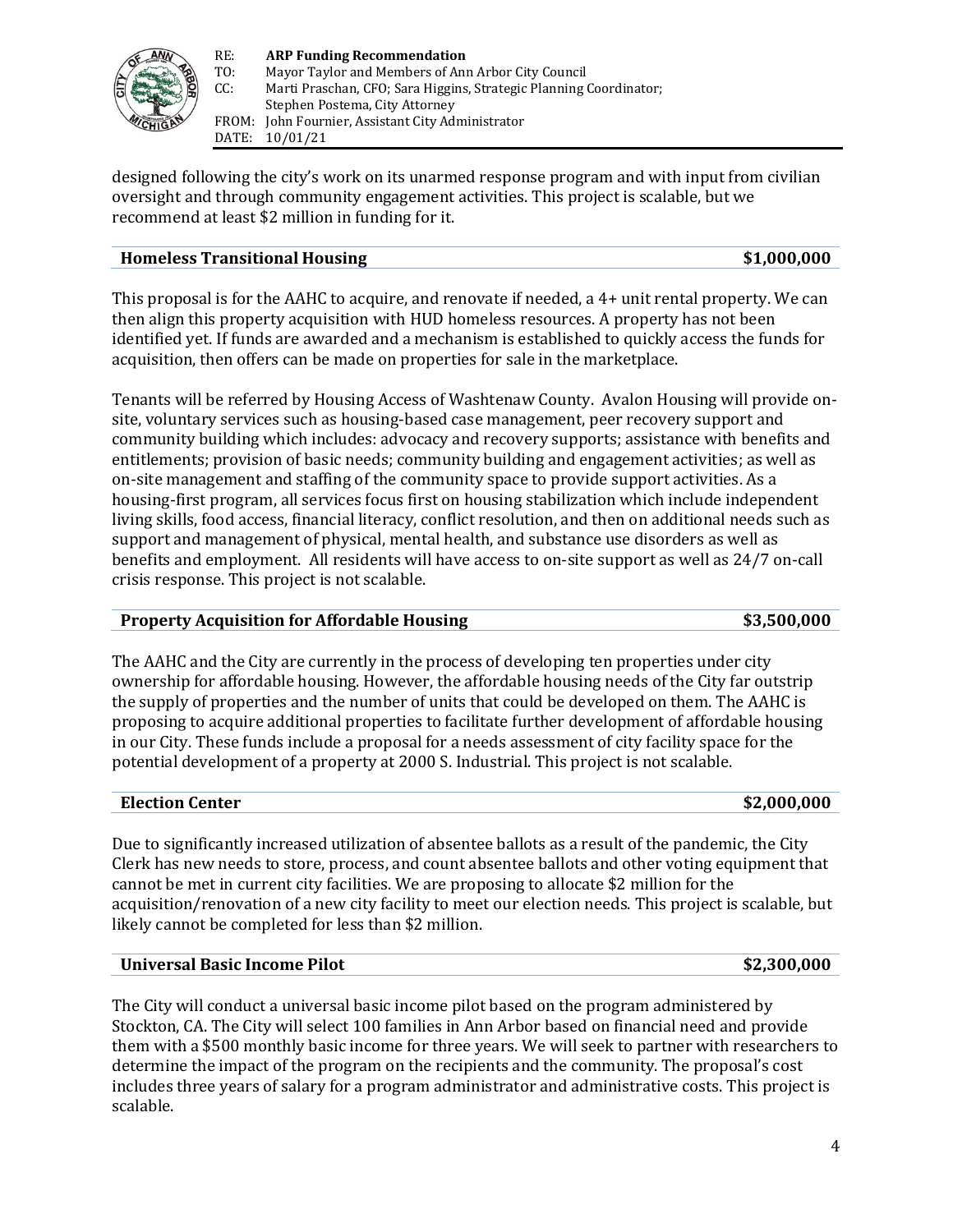

## **Coordinated Funding Support \$1,000,000**

The City would invest an additional \$1,000,000 in coordinated funding support to bolster important social service programs that have been in higher demand because of the pandemic. This additional funding will also help past funding recipients who may be transitioning their focus as a result of changes being implemented in the coordinated funding model. This project is scalable.

## *Recommendations*

The total dollar amount of recommended projects in \$41,106,173, or \$16.9 million more than what we have been allocated by the federal government. Staff recommend that the City Council take these recommendations, plus any preliminary additions, and conduct a public engagement process whereby the public may express their interest in how the funds should be prioritized. The Council should also provide feedback on prioritization. Staff should be directed to bring a final recommendation back to Council no later than December 6, 2021. A draft resolution is attached to this memo that would provide this direction to staff.